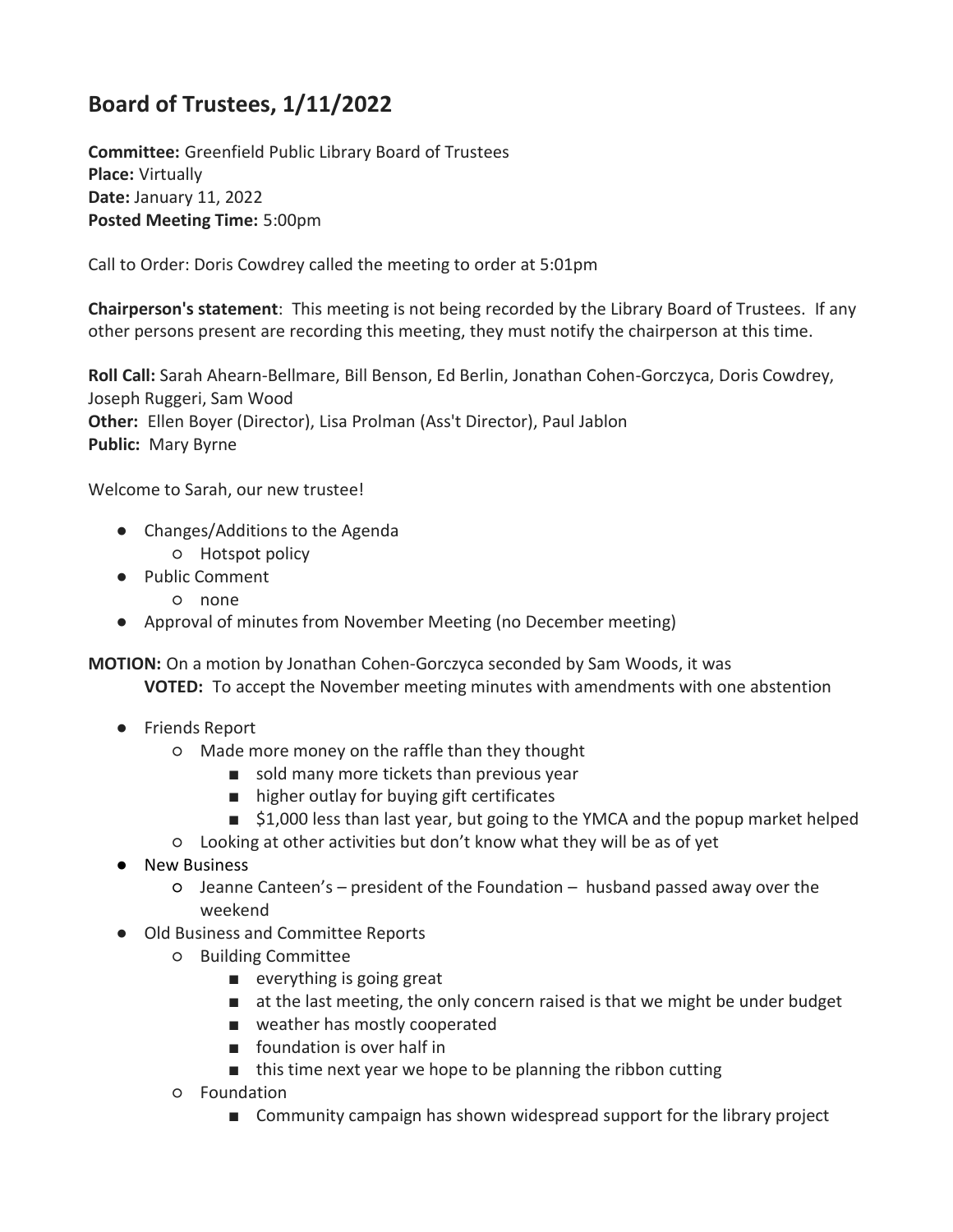- Getting ready to make an announcement of where they are in the project
- Lending Policy and User Agreement for Hotspots
	- Reception of hotspots has been good by public; patrons are grateful for the ability to use them in some outlying areas that don't have broadband
	- A handful are out at a time; generally, we are not having problems getting them back when they are due and have procedures in place – shutting the internet off – when they are not returned on time.
	- Hope is that MBLC will continue funding the project going forward and paying for the connections.

**MOTION:** On a motion by Bill Benson seconded by Jonathan Cohen-Gorczyca, it was unanimously **VOTED:** To accept the Lending Policy and User Agreement for Hot Spots

- Director's Report
	- Sale of the current library: the RFP went out, tours were given to two interested parties, but neither party responded to the RFP
		- RFP is closed
		- Mayor will reissue that one or a similar one closer to the time of the new building's completion
		- It would be good to have a plan in place for post-library usage
	- Bequest from Corinne Dugas
		- \$1,000, so not enough to set up a separate trust
		- money has gone to the library's gift account
			- managed by the city
			- not the city's general fund
			- gives Ellen flexibility in case money is needed for unanticipated needs
			- our gift accumulation has gone down over the past few years
		- recently had two requests for partnerships in the library building
			- Judith from the literacy Center looking for office and tutoring space
			- John Merrigan wanted GPL to take over the collection and staffing of the law library
			- Due to reduction from original library size, we have lost space for programs we need, and as such do not have the size or staff to accommodate these
		- A complaint was received from a patron about the way the Children's room is staffed and about the collection
			- removal of board books was mentioned
			- decision to remove these was Ellen's based on the fact that they tend to get chewed on by babies; all other collections are still extant
			- board book issues will get revisited after discussions with children's room staff
				- suggestion to give board books to kids when they sign up for cards or when a baby is born
				- not have them in the collection
				- question if there is some national or state guidance on having these books in the collection